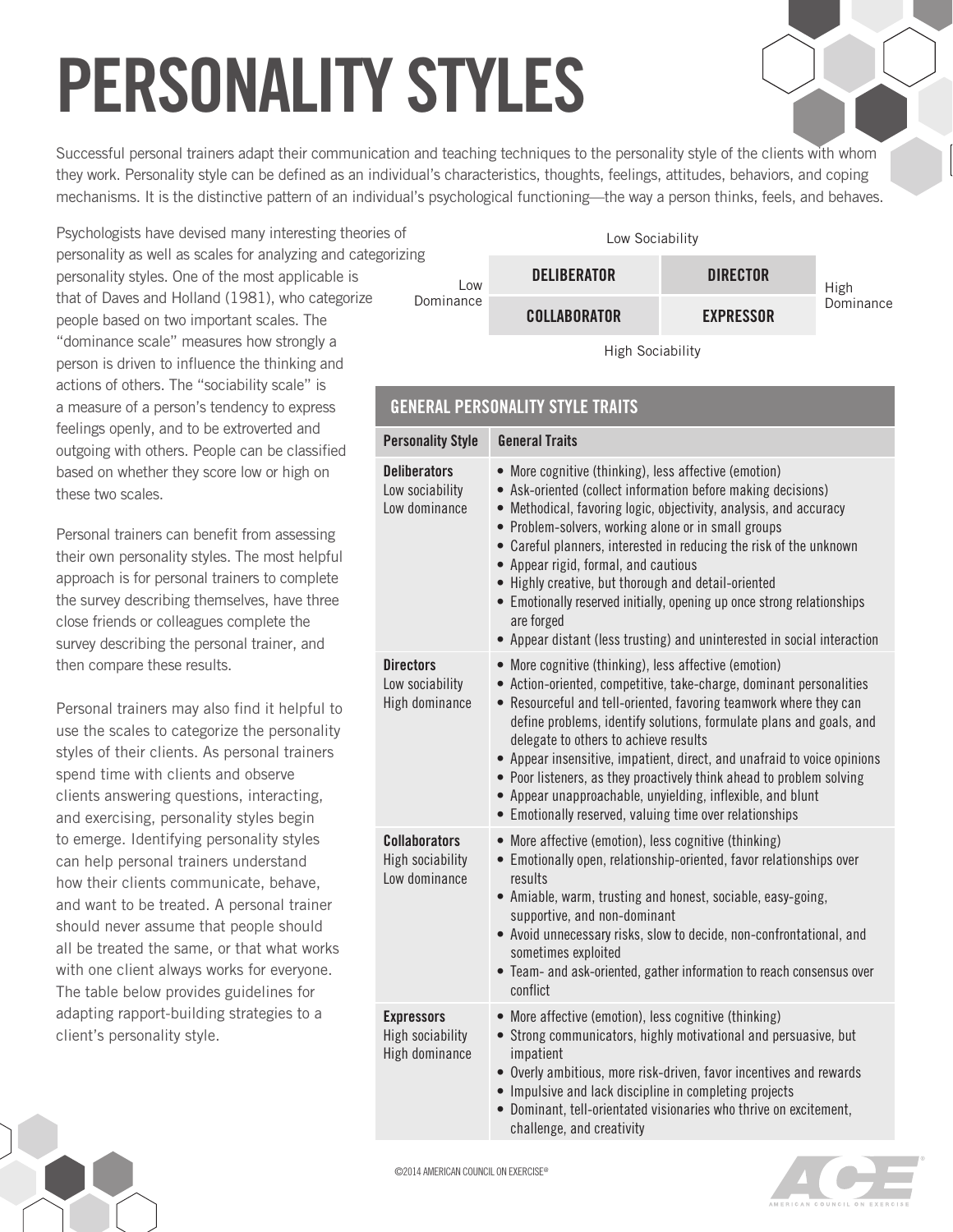## **IDENTIFYING PERSONALITY STYLES**

- 1. Complete the surveys assessing dominance and sociability by circling an appropriate score for each word that best reflects the person's personality.
- 2. A score of 1 is "not descriptive of the person" while a score of 7 is "very descriptive of the person."
- 3. Sum the scored numbers to reach a total for each dimension.

| <b>Dominance Scale</b>      |              |                |   |                |   |                     |                |
|-----------------------------|--------------|----------------|---|----------------|---|---------------------|----------------|
| Aggressive                  | $\mathbf{1}$ | 2              | 3 | $\overline{4}$ | 5 | 6                   | 7              |
| Challenging and confronting | $\mathbf{1}$ | 2              | 3 | $\overline{4}$ | 5 | 6                   | 7              |
| Forceful                    | $\mathbf{1}$ | 2              | 3 | $\overline{4}$ | 5 | 6                   | 7              |
| Outspoken                   | $\mathbf{1}$ | $\overline{2}$ | 3 | $\overline{4}$ | 5 | 6                   | 7              |
| Takes charge                | $\mathbf{1}$ | 2              | 3 | $\overline{4}$ | 5 | 6                   | 7              |
| Assertive                   | $\mathbf{1}$ | 2              | 3 | $\overline{4}$ | 5 | 6                   | 7              |
| Competitive                 | $\mathbf{1}$ | $\overline{2}$ | 3 | $\overline{4}$ | 5 | 6                   | 7              |
| Straightforward             | $\mathbf{1}$ | 2              | 3 | $\overline{4}$ | 5 | 6                   | $\overline{7}$ |
| Frank                       | $\mathbf{1}$ | 2              | 3 | $\overline{4}$ | 5 | 6                   | $\overline{7}$ |
| Blunt                       | 1            | 2              | 3 | $\overline{4}$ | 5 | 6                   | 7              |
|                             |              |                |   |                |   | <b>Total Score:</b> |                |

| <b>Sociability Scale</b> |              |                |   |                |   |   |                |
|--------------------------|--------------|----------------|---|----------------|---|---|----------------|
| Accepting and supporting | $\mathbf{1}$ | $\overline{2}$ | 3 | $\overline{4}$ | 5 | 6 | 7              |
| Easy to know             | $\mathbf{1}$ | 2              | 3 | $\overline{4}$ | 5 | 6 | 7              |
| Friendly and outgoing    | $\mathbf{1}$ | 2              | 3 | $\overline{4}$ | 5 | 6 | 7              |
| People-orientated        | $\mathbf{1}$ | 2              | 3 | $\overline{4}$ | 5 | 6 | 7              |
| Sociable                 | $\mathbf{1}$ | 2              | 3 | $\overline{4}$ | 5 | 6 | 7              |
| Agreeable                | $\mathbf{1}$ | 2              | 3 | $\overline{4}$ | 5 | 6 | 7              |
| Cares how others feel    | $\mathbf{1}$ | $\overline{2}$ | 3 | $\overline{4}$ | 5 | 6 | $\overline{7}$ |
| Flexible                 | $\mathbf{1}$ | $\overline{2}$ | 3 | $\overline{4}$ | 5 | 6 | $\overline{7}$ |
| Warm                     | $\mathbf{1}$ | 2              | 3 | $\overline{4}$ | 5 | 6 | 7              |
| Fun-loving               | $\mathbf{1}$ | $\overline{2}$ | 3 | $\overline{4}$ | 5 | 6 | 7              |
| <b>Total Score:</b>      |              |                |   |                |   |   |                |

4. Score the dimensions of dominance and sociability scale according to the table presented below.

| <b>DOMINANCE SCALE</b> |      |  | <b>SOCIABILITY SCALE</b> |      |
|------------------------|------|--|--------------------------|------|
| $51 - 70$              | High |  | $53 - 70$                | High |
| $10 - 50$              | LOW  |  | 10–52                    | LOW  |